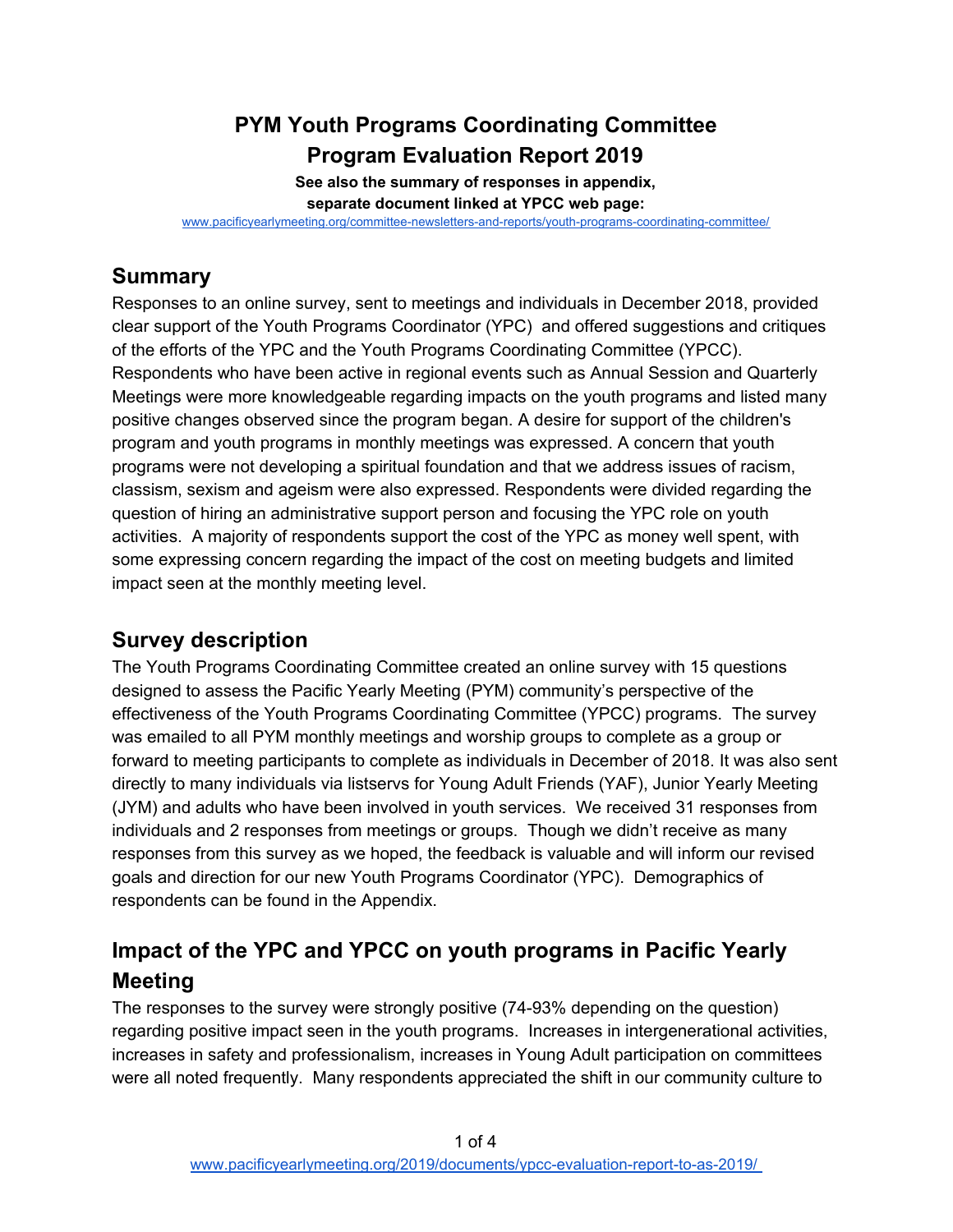expect intergenerational activities and youth involvement in some plenary sessions and on PYM level committees.

There was appreciation of the improved communication across different committees and programs and ease of accessing information using the YPC as a point person to contact. The YPCs big picture view of yearly meeting programs and institutional memory supported committee work with ever-changing committee members. The availability of funds to support youth activities through the Youth Programs Fund of the Bob Vogel Endowment was also regarded positively.

### **Challenges**

The YPCC, focused primarily on teen and young adults both at regional gatherings and through funding of attendance at events, has worked toward supporting Quaker youth involvement in wider Friends circles and beyond, into international social justice movements.

There were requests for more support for youth programs at the monthly meeting level. This is a compelling and challenging desire as many monthly meetings report few young people attend regularly and meetings are geographically distant. Larger regional gatherings offer an opportunity for youth to gather in greater numbers and form a "critical mass" for faith based activities, while the monthly meetings remain the foundation of our spiritual community.

Several Friends expressed concern that our youth programs do not adequately support the spiritual development of young people. How can we expect to keep youth engaged if we do not offer meaningful experiences for them on the Monthly, Quarterly, and Yearly Meeting level? What is a meaningful experience? People come to the Society of Friends for different reasons: spiritual hunger for some, while social activism is the driving force for others. A strong sense of community and acceptance in the larger gatherings is also a powerful attraction. How can the interconnection of these drives be developed into a powerful program for youth at all levels of our faith community?

As the younger generation grows increasingly diverse racially and in their expression of gender identity, our youth programs must also reflect these changes and find ways to nurture each attender. The YPCC is challenged to confront our own inculturation in the systemic institutional bias in our society of race, age, sex and gender as we seek ways to build safe and wecloming programs for all. How do we continue to work together as a community while we challenge each other to live up to Friends testimonies? How do we create a welcoming space for a diverse population of adults and youth?

Our YPC was unable to accomplish the youth focused work without strengthening the communication infrastructure of the entire yearly meeting. This meant that she worked extensively with the Communications Committee to make our website easier to navigate and to keep it up to date. She also helped to create listservs for various committees and groups to streamline communication and increase the availability of information for youth in a format they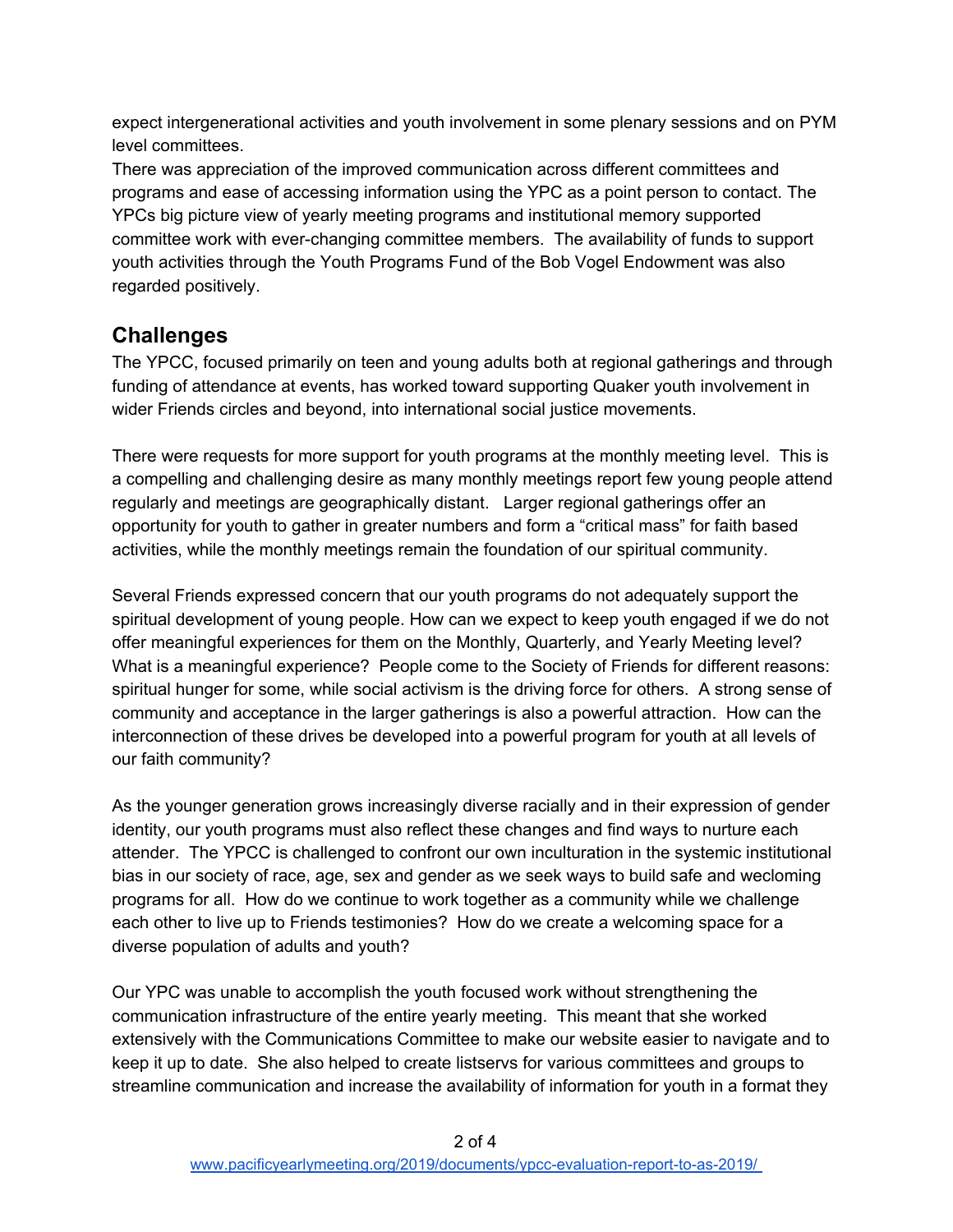would access, and with various other administrative tasks. These tasks were seen as an essential prerequisite to the youth based work. Because our YPC's responsibilities have been composed so highly of administrative work, the possibility of hiring an administrative person for the whole of PYM was raised, so that the YPC may focus more narrowly on work involving youth. Responses to this proposal were divided, with 42% favoring two positions, 38% believing the YPC should do this administrative work, and the remainder left undecided. The primary reason respondents were opposed to two positions is the cost.

The value of the YPC position was overwhelmingly supported, with 71% of respondents stating the money is well spent and we need to pay a living wage. The YPCC has not taken a position on the issue of adding a second employee to do administrative work, but encourages the yearly meeting to continue exploring ways to meet both needs, including two part time positions, or some other configuration.

An additional challenge the committee faces is serving as Human Resources and Supervisor to our sole employee. The knowledge and skills needed to develop and implement policies which are both fair to the employee and take adequate care to the financial implications for the Yearly meeting, such as managing the budget, including paid time off and employee taxes, is specialized and time consuming. Since its inception, this committee has depended heavily on the knowledge, skills and research of the YPC to address such personnel issues. We are currently working to increase our skill and knowledge as a committee, but recognize that this will be an ongoing challenge for Nominating. One idea is to have a Personnel committee that addresses employment issues not only for the YPC, but also the Children's Program Coordinator and other people who are paid to work in the Children's Program and Junior Yearly Meeting, with the intention to develop best practices that are consistent across PYM. This would be especially important if a second position is developed.

It is evident that our communications as a committee to the yearly meeting community can continue to be improved, especially in terms of advertising events and opportunities. From this the YPCC takes the following:

- YPCC and Communications Committee need to continue to publicize how to access information on the PYM website and social media
- YPCC needs to periodically check to see whether information is being received and/or accessed by Friends throughout PYM
- YPCC needs to consider additional methods of communicating information

Many issues that the YPCC has endeavored to resolve remain relevant. The children's and teen programs have for a long time been relatively invisible and separate from the adults and under-resourced. There is a strong need for sufficient communication between and among groups. The Children's Programs (YM, QM, local) must be recognised and supported, and so too must the parents of the children in these programs be supported and included.